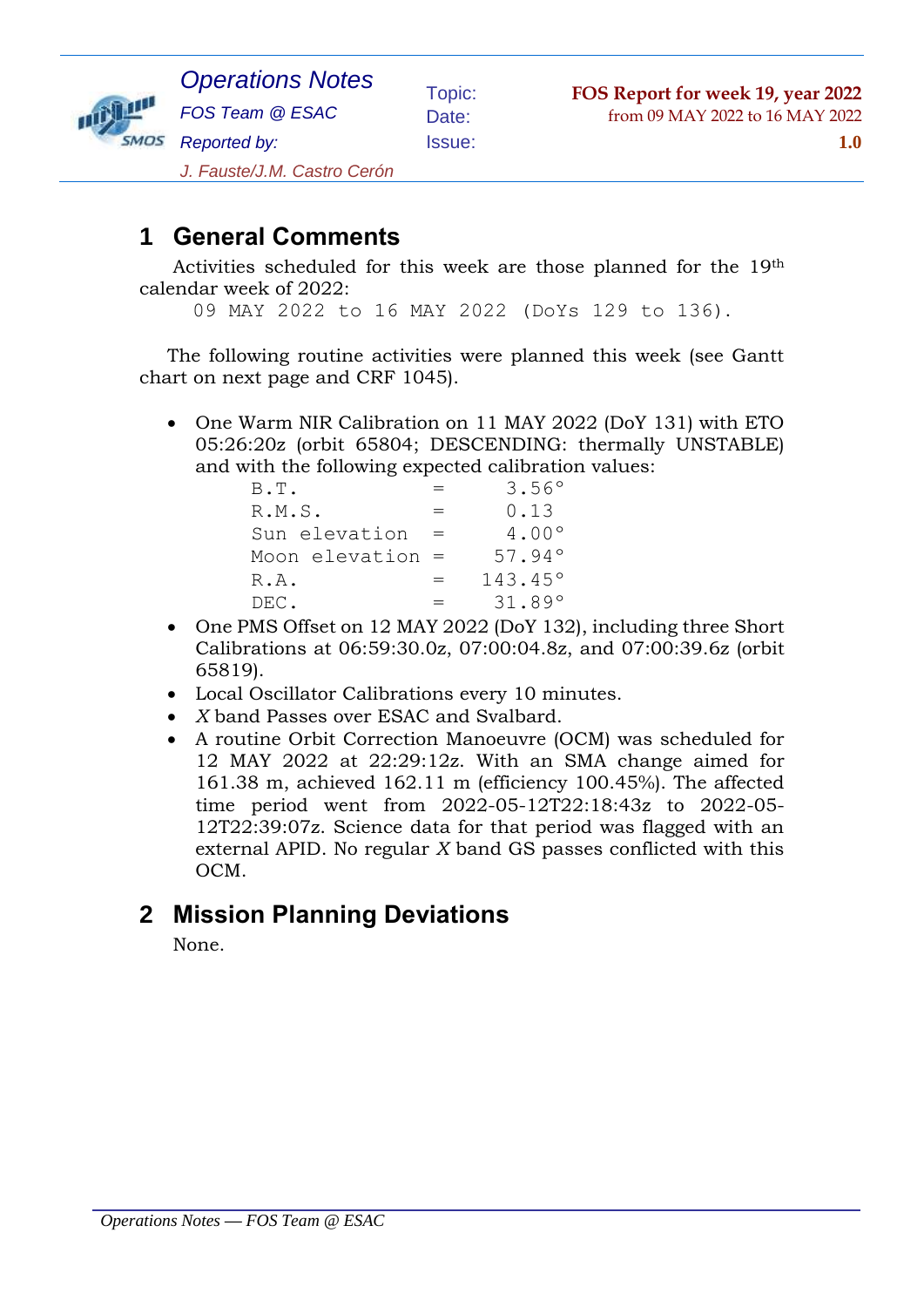| <b>STATE</b> | <b>Operations Notes</b>     | Topic:        | FOS Report for week 19, year 2022 |
|--------------|-----------------------------|---------------|-----------------------------------|
|              | FOS Team @ ESAC             | Date:         | from 09 MAY 2022 to 16 MAY 2022   |
|              | Reported by:                | <b>Issue:</b> | 1.0                               |
|              | J. Fauste/J.M. Castro Cerón |               |                                   |

Schedule Hame: 2022\_w19\_cr ### Display start: 09-05-2022 00:00:00.000 ### Display end: 16-05-2022 00:00:00.000

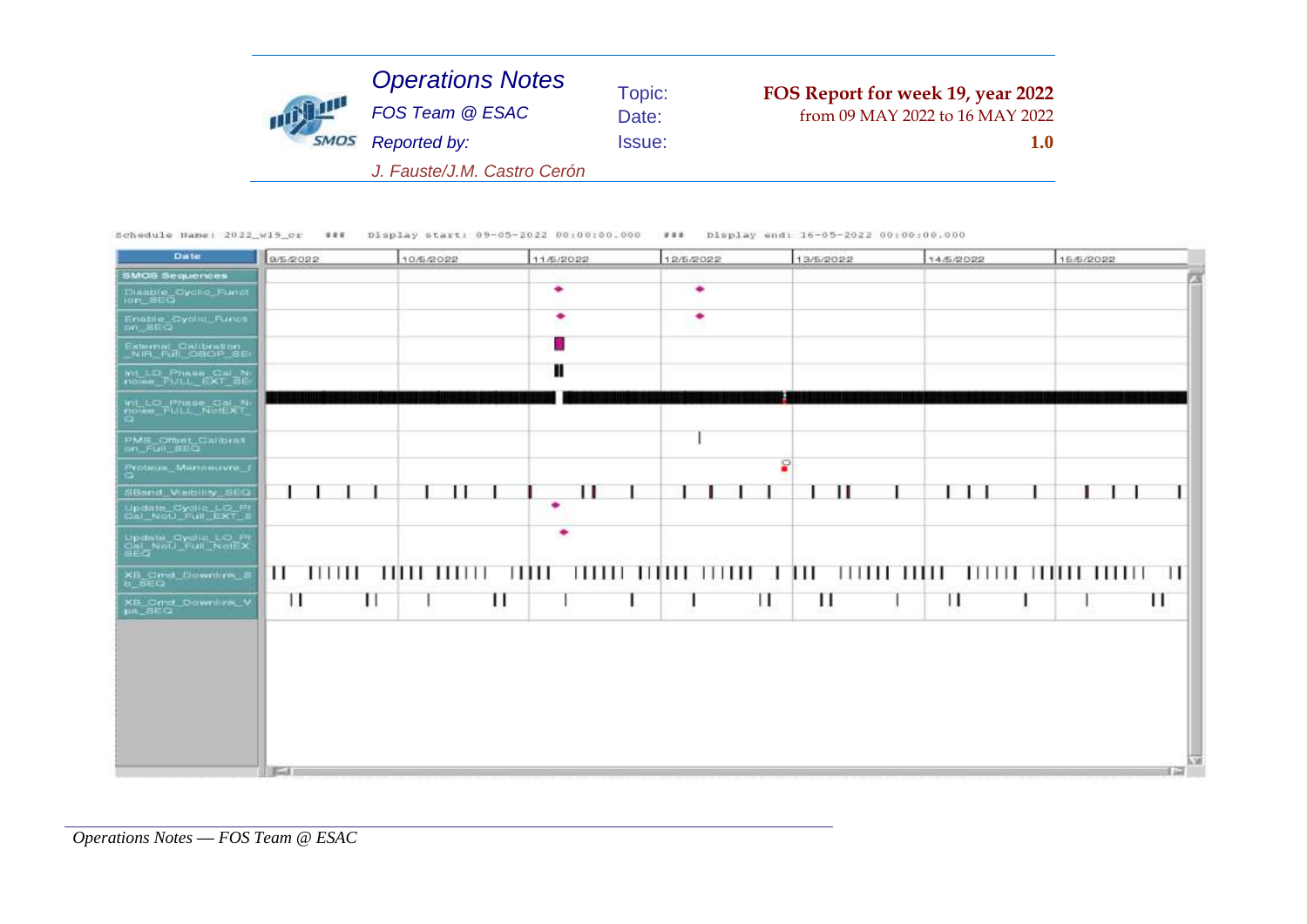

*Operations Notes FOS Team @ ESAC Reported by:*

Topic: **FOS Report for week 19, year 2022** Date: from 09 MAY 2022 to 16 MAY 2022

Issue: **1.0**

*J. Fauste/J.M. Castro Cerón*

## **3 TC Failures**

None.

### **4 On Board Anomalies**

 The MIRAS instrument CMN, unit H1, unlocked 2022-05- 10T00:49:23z (DoY 130). This anomaly was geolocated over the northeastern coast of Grenland:

 *LAT. = 81.46° LONG. = 337.40°*

Both parameters, output power SPM11162 and locking status SPM11167, went out of limits in the FOS PLPC system. The anomaly recovered by itself in 12 epochs.

 MIRAS instrument MM, partition P8, latched up 2022-05- 10T10:13:22z (DoY 130). The following parameters went out of limits in the PLPC system:

| 2022.130.10.13.22z | DMA SMF 04 | <i>LU Switch P8</i> |
|--------------------|------------|---------------------|
| 2022.130.10.13.22z | DMASME37   | SDD LU Detected     |

This anomaly was geolocated over the Southern Atlantic Ocean, just off the coast of Mar del Plata (Argentina):

> *LAT. = -39.35° LONG. = 303.92°*

There were no science data losses associated with this anomaly because it affected partition P8, while the Read and Write pointers were both in partition P3. Recovery took place Wednesday 11 MAY 2022, at 12:00:00z (CRF No. 1047).

At the time of the anomaly the position of the MM pointers were as follows:

 *READ = 1537670 (partition P3) WRITE = 1710505 (partition P3)*

 MIRAS instrument MM, partition P10, latched up 2022-05- 14T20:19:38z (DoY 134). The following parameters went out of limits in the PLPC system:

| 2022.134.20.19.38z | <i>DMASME02</i> | <i>LU Switch P10</i> |
|--------------------|-----------------|----------------------|
| 2022.134.20.19.38z | DMASME37        | SDD LU Detected      |

This anomaly was geolocated over the Southern Atlantic Ocean, off the coast of Estado de Ceará (Brazil):

> *LAT. = -01.99° LONG. = 325.10°*

There were no science data losses associated with this anomaly because it affected partition P10 (i.e. a spare partition), while the Read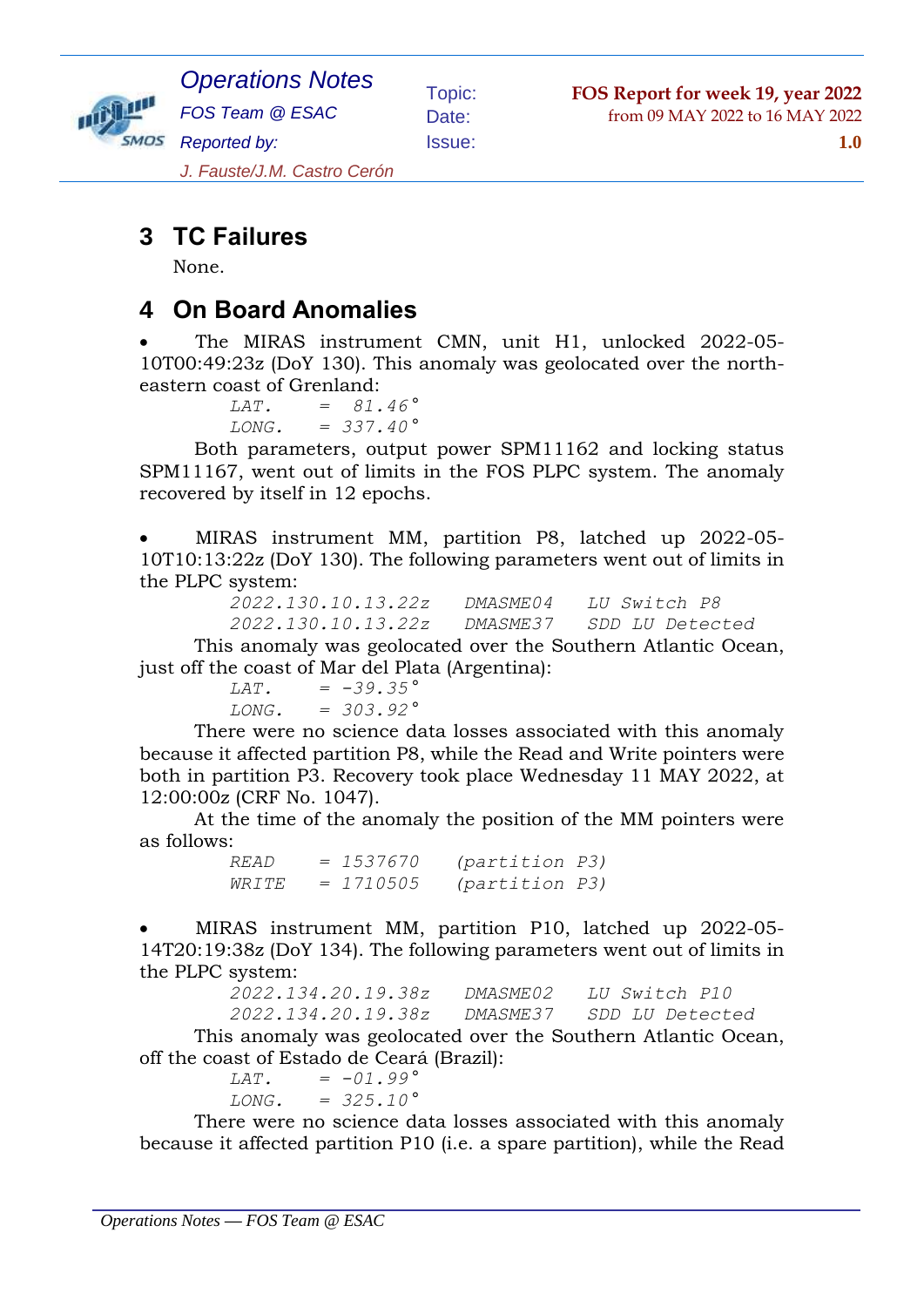

Topic: **FOS Report for week 19, year 2022** Date: from 09 MAY 2022 to 16 MAY 2022

*J. Fauste/J.M. Castro Cerón*

and Write pointers were both in partition P4. Recovery took place Monday 16 MAY 2022, at 10:30:00z (CRF No. 1049).

At the time of the anomaly the position of the MM pointers were as follows:

 *READ = 1786845 (partition P4) WRITE = 1858489 (partition P4)*

### **5 On Board Events Telemetry**

The following RAM Single Bit errors befell this week:

| <b>Event Description</b> | <b>Packet ID Severity</b> |         | <b>Event Time</b>             | Parameters |
|--------------------------|---------------------------|---------|-------------------------------|------------|
| RAM Single Bit Error     | 730                       | WARNING | 2022.129.21.30.28,894         | 2391358    |
| RAM Single Bit Error     | 730                       |         | WARNING 2022.130.22.52.45,699 | 23D470C    |
| RAM Single Bit Error     | 730                       |         | WARNING 2022.132.17.57.57,345 | 2095A1C    |
| RAM Single Bit Error     | 730                       | WARNING | 2022.134.23.48.05,895         | 237B254    |

## **6 FOS Systems Status**

All FOS systems nominal.

### **7 Data Reception from CNES**

All *S* band passes were correctly received from CNES and successfully processed by the FOS PLPC system.

# **8** *X* **Band Data Reception in PXMF**

None, all *S* band passes successfully received and processed.

### **9 Exceptional Activities**

None.

#### **10 AOB**

None.